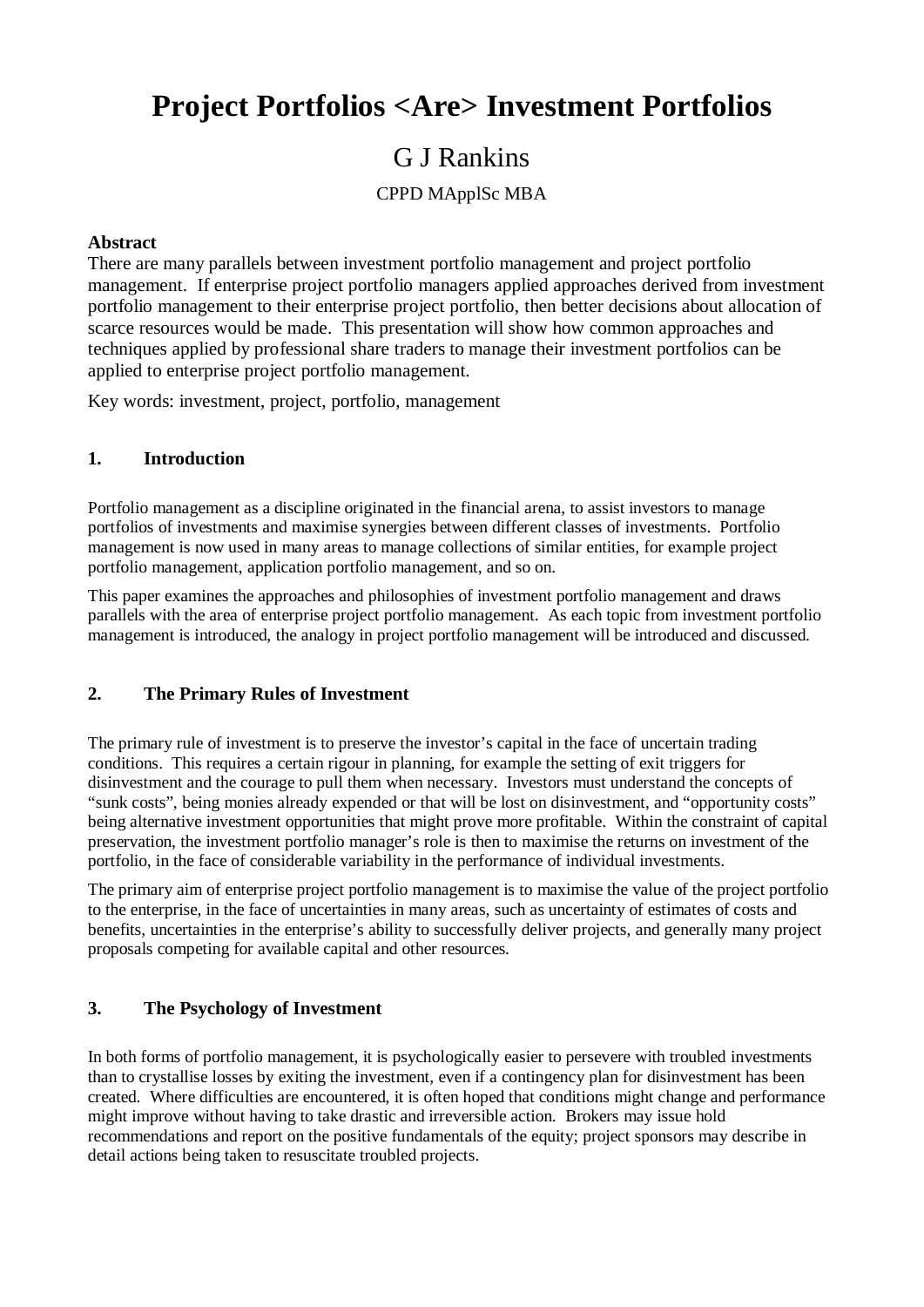One of the roles of a portfolio manager is to stay above the emotion and noise of any particular troubled investment, and to protect the enterprise's capital and other resources. This may mean having a plan with a set of predefined exit criteria, and the determination and rigour to execute it.

Most investors begin by thinking they'll never lose, especially if they start trading in a rising market. In fact, many people start trading at the end of a bull market, enticed by a sometimes extended period of high returns. But then market conditions may change, and they find themselves without the experience to cope. They stay invested in a rising equity even though the market as a whole is falling. They read about a rising star in a magazine, and invest in it without doing even basis due diligence. They've made a significant paper gain in an equity, and hold on to it, even though there might be signals that its run is at an end. The market can take an investor's capital in a surprising number of ways. Their first few losses are an important part of an investor's education.

If all of an enterprise's projects succeed, that may be the cause of self-congratulation. However, assuming a relationship between risk and reward, perhaps the enterprise is risk averse, and may be leaving significant profit on the table. And it might be that the enterprise's project controls aren't as robust as they would be if it had an occasional project failure. The psychology of such an organisation, and its approach to projects, would benefit if one or two projects that were clearly in trouble were cancelled.

# **3. Diversify the Portfolio**

In investment portfolio management, diversification of the portfolio into several markets with different cycles is an effective risk reduction tactic that also ensures exposure to growth in some sectors, while other sectors may be experiencing difficulties. Investment managers never bet the firm on a single opportunity. For example, capital may be distributed across several investment categories, or the portfolio might be split into smaller portfolios with different investment objectives, such as long-term capital growth or short-term dividend stripping.



*Figure 1 Diversification of an Investment Portfolio* 

An enterprise project portfolio should similarly be diversified across a number of dimensions. For example, the portfolio might be optimised for its mix of strategic, tactical, operational or speculative projects, or for its mix of long and complex projects and shorter less demanding projects.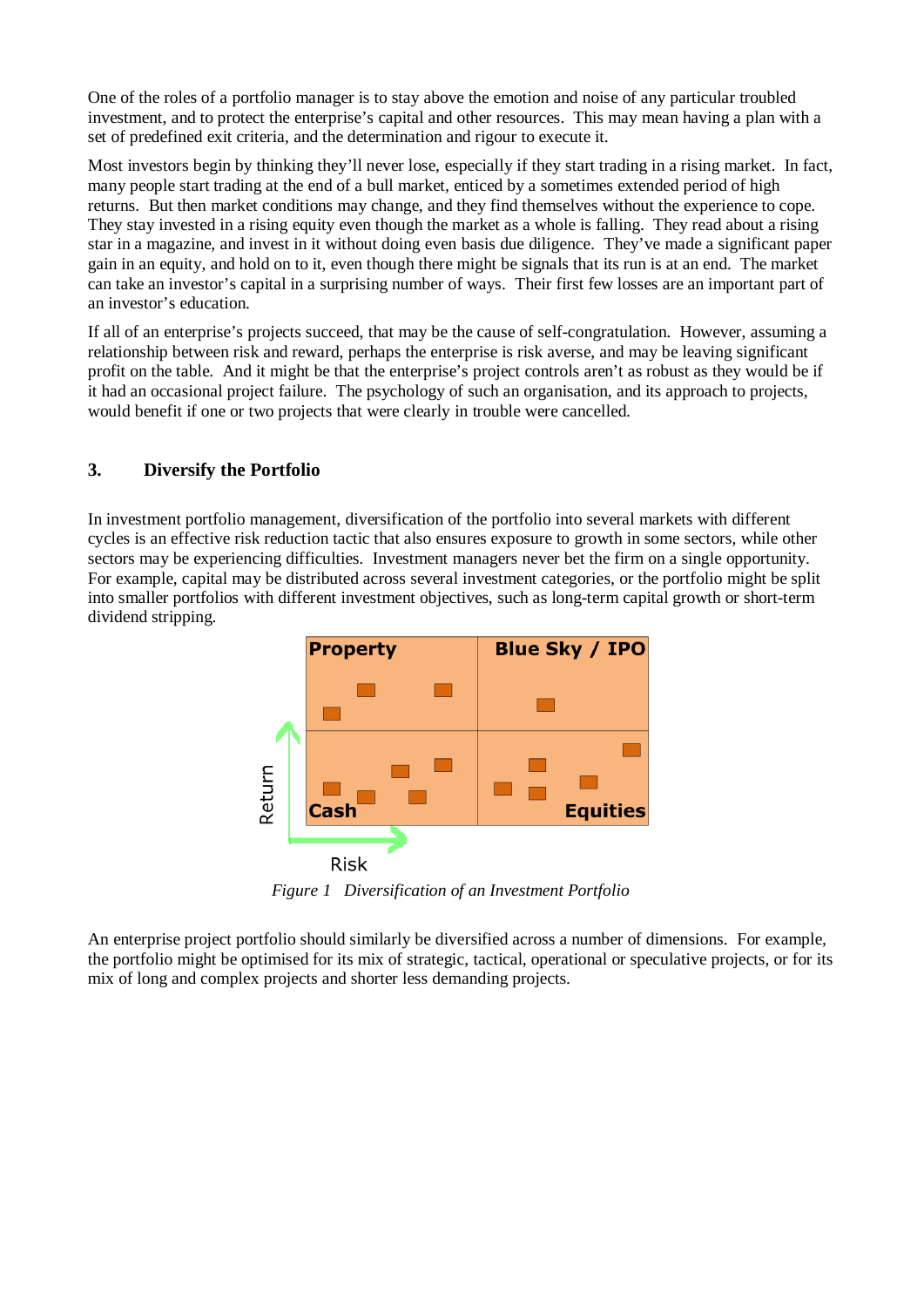

*Figure 2 Diversification of an Enterprise Project Portfolio* 

# **4. Investment Strategies**

Both forms of portfolio management have many similar areas to consider.

#### **4.1 Reserves**

In investment portfolio management, it is never assumed that there will be a sufficient number of attractive investment opportunities. A patient approach is the norm. The portfolio managers will ensure that there is a reserve of capital available for use when attractive opportunities emerge, and to pay for operational aspects of the portfolio.

In some enterprise project portfolios, and in some sectors, there is a tendency to start too many projects at once. This means that available funding is fully committed, and reduces the flexibility of the portfolio managers to fund emerging opportunities. In addition to capital, the project portfolio managers' ability to ensure that each project starts properly, and that senior managers are effectively engaged in governance early on, will be constrained by the rush to proceed.

Both forms of portfolio management benefit from the establishment of reserves for change and new opportunities, and for risk contingency.

# **4.2 Clarity of objective**

In investment portfolio management, clear objectives are established for each sub-portfolio – for example, capital safety, capital growth, dividends and franking credits, achievement of a strategic holding in target organisations.

At an enterprise portfolio level, project measures associated with delivery on time, within budget, and of the right level of quality are to be disparaged. These measures are not commensurate with a view that enterprise value is to be optimised. In many organisations, projects which are primarily operational or tactical are redelineated and combined with strategic projects to form strategic programmes, with a primary focus on benefits realisation (1). The programme managers are permitted great leeway in individual project performance provided the primary objective of benefits delivery is achieved.

#### **4.3 Assurance**

In investment portfolio management, it is unwise to invest in markets or forms of investment that are not well understood. The portfolio managers will undertake research and due diligence before committing capital.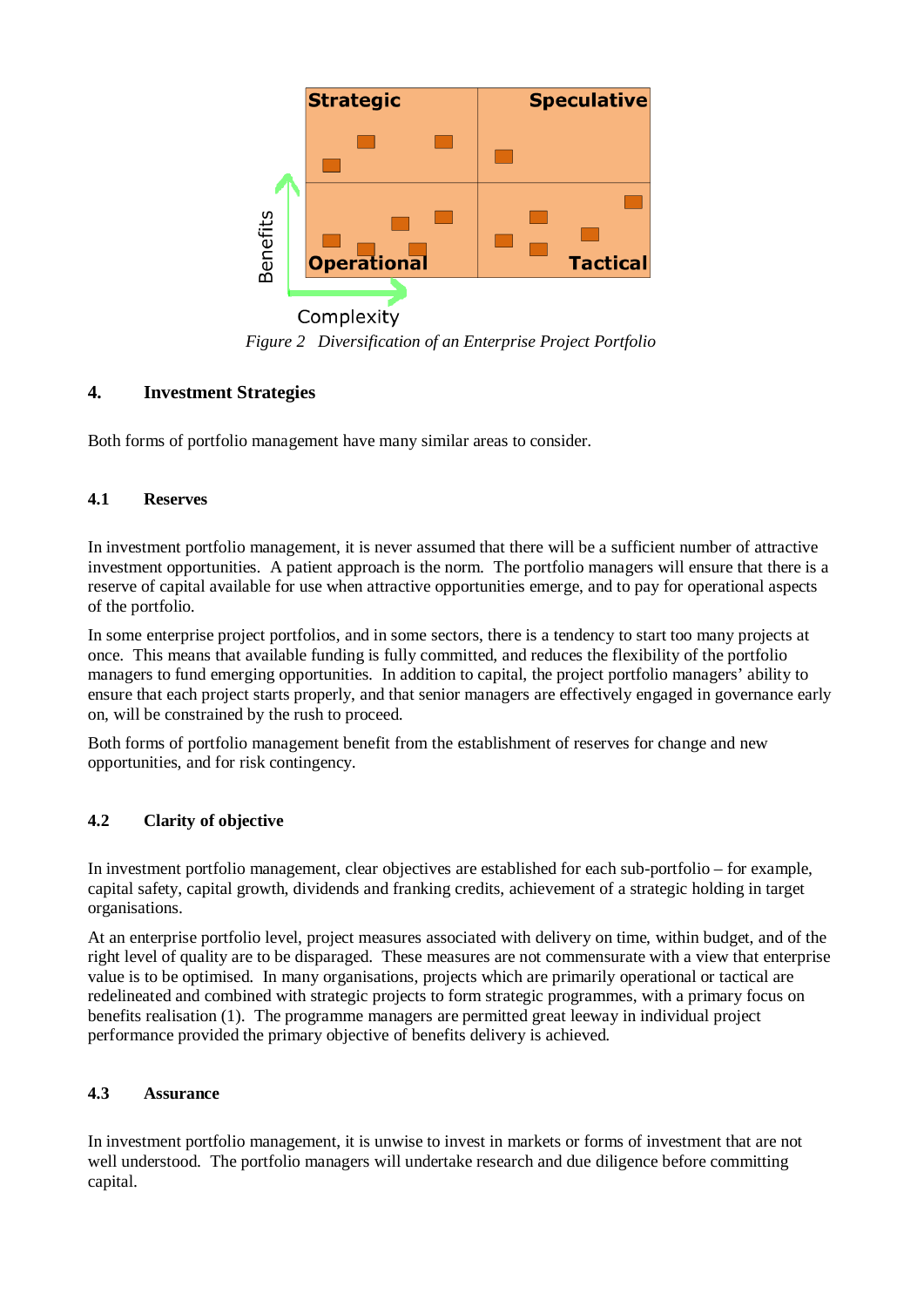In project portfolio management, project and programme assurance is a responsibility of those governing programmes and projects to ensure that these initiatives are well scoped, risks are well managed, costs and benefits are well understood, and that the performance of the delivery teams is independently reviewed. Portfolio managers in addition will review the performance of those governing these initiatives.

## **4.4 Conflicts of Interest**

In financial investment, if a broker recommended an Initial Public Offering (IPO) to a portfolio manager as an investment opportunity, the portfolio manager would want to check out whether the broker's firm was underwriting the IPO. If a broker suggested churning some of the portfolios holdings into supposedly more promising equities, the portfolio manager would want to be very clear that the expense of doing this was in the portfolio's best interests, rather than simply a means for the broker to generate fees at the portfolio's expense. And the American Question is always useful to bear in mind – if the new opportunity is so good, how much has the broker personally invested in it?

If a business unit puts forward a project, the portfolio manager knows that they have a vested interest, regardless of how good a corporate citizen they are. The portfolio manager would check out their proposal with almost as much care as an unsolicited proposal from a consultant.

#### **4.5 Accountability**

Suppose an investor invests on a broker's advice and the investment declines in value, but the broker remains optimistic and so the investor holds on, but the investment declines further. The investor might hold the broker responsible, but the investor remains accountable for the loss.

If an investor engages an investment manager to manage their investment for them, the investor remains accountable for the performance of the investment.

Similarly, with project portfolios, the portfolio managers are accountable for the performance of the portfolio, and should hold the senior managers who sponsor the projects responsible for realisation of the full measure of benefits claimed in the project's business case.

#### **4.6 Warning Signs**

The markets generally won't tell you when they're about to turn against you, but there are sometimes warning signs that deserve further investigation, such as economic indicators or the performance of other stock markets. The investment portfolio manager will be monitoring these signs and prepare the portfolio for changes in market circumstance.

Similarly, a project may seem to be on track, but some signs are worth investigating – issue logs growing, especially change requests and requests to defer full product functionality until another release, rework after quality review larger than average, project buffers (management reserves, change budgets, contingency budgets) shrinking faster than expected, estimates of future benefits shrinking rapidly as operational managers start back-pedalling on their commitments. The project portfolio manager will be monitoring the portfolio for such signs, and will take action to ensure benefits are delivered as expected, or to preserve capital and other resources from being consumed by troubled projects with not return.

#### **4.7 Reaping the Benefits**

An investment portfolio manager knows that they haven't made a profit until an investment has been sold and the money's in the bank. When an equity has risen strongly, some share traders will sell part of their holding to lock in part of the profit. The profit on the remainder of the holding is a paper profit only, at least until it's sold, because the market could turn at any moment.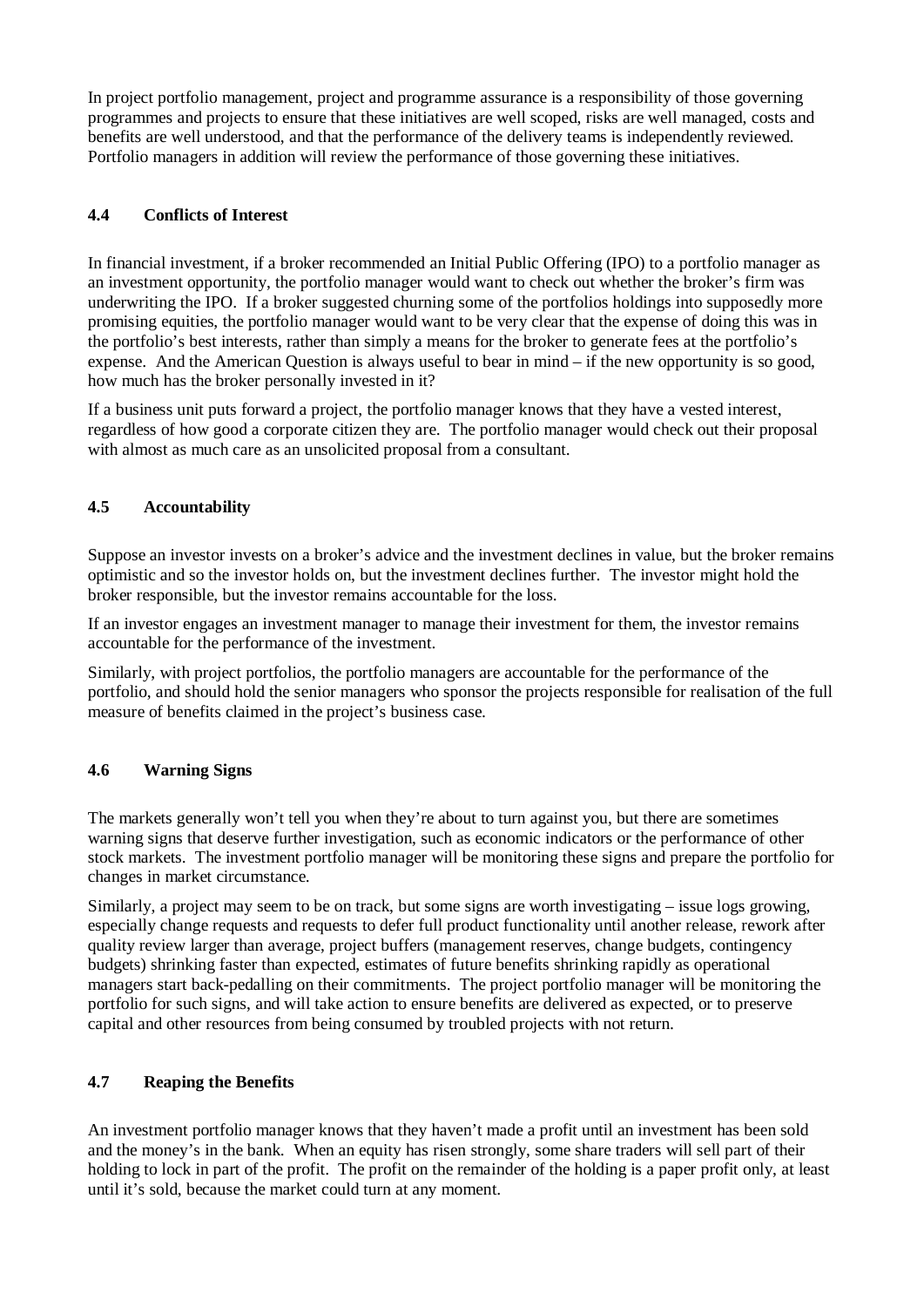Similarly, a project can not be said to be a success until benefits have been realised. With some forms of project, some benefits may be realisable early, for example an enterprise may be able to make a profit by selling an uncompleted building. Strategic programmes should always be structured so that the programme can be terminated early if necessary and still be able to reap some tangible benefits that repay at least some of the investment so far.

#### **4.8 Know your limits**

An investment portfolio manager may be able to make an investment without having access to all the necessary capital, at a price. However, many enterprises start too many concurrent projects, exceeding their capacity to deliver. An enterprise portfolio manager will understand the capacity of the enterprise to execute programmes and projects, and the capacity of the enterprise to absorb the associated change. Failure to consider these factors in planning reduces project efficiency and jeopardises benefits realisation.

#### **4.9 Oversight**

Investment portfolio managers remain accountable for their portfolio. If they can't devote enough time to oversight, they could retain someone with the requisite skills or invest in zero-risk opportunities.

Similarly, an enterprise portfolio manager could delegate responsibility for programme and project oversight and governance to senior line managers.

In both forms of portfolio management, there remains a residual accountability to oversee the overseers.

#### **5. Dealing with Uncertainty**

Investors in stock markets must understand and respect the inherent uncertainty of the situation. Share prices fluctuate by the minute, with broader patterns over days, weeks and years. Nevertheless, for most of the time, most shares trade within an average trading range; they have inherent intraday price variability. The difficulty for the investor is to distinguish between short-term noise and long-term trends. Some investors attempt to deal with this by investing in multiple promising stocks with a view to reviewing their relative performance after some period of time, then divesting themselves of the poorer performing stocks and increasing their holdings of the better performing stocks.



*Figure 3 Short-term noise vs long-term trends* 

An enterprise portfolio manager might undertake a similar exercise at project level, by undertaking concurrent feasibility studies of competing project proposals, with a view to proceeding with those that prove more likely to deliver greater benefits. Alternatively, within a single project, rather than opt for a particular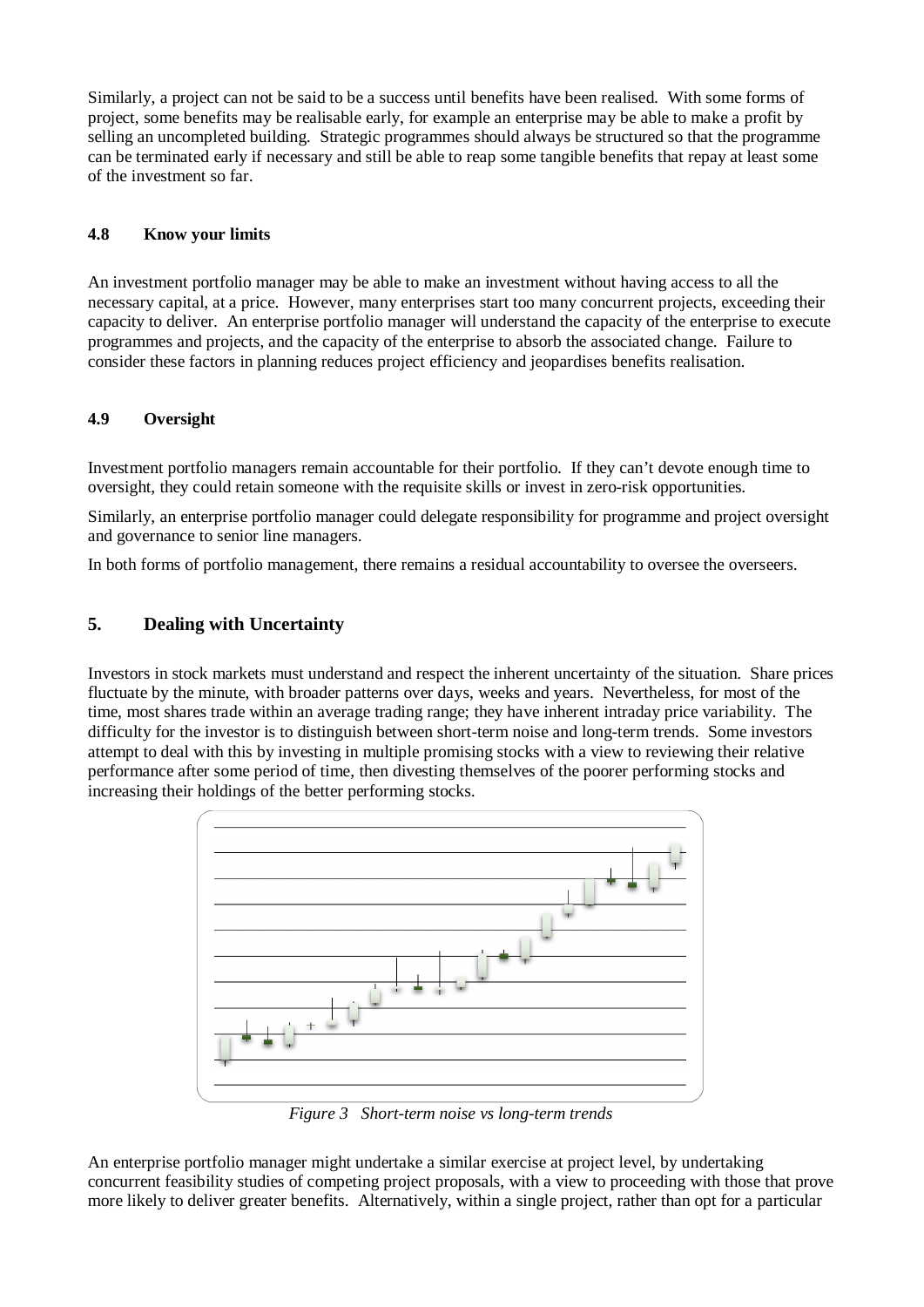vendor, the portfolio manager might insist that there be "bake off" between competing tenderers before committing to major expenditure with either one of them.

An enterprise portfolio manager will develop an understanding of the Average Trading Range of each stock in the investment portfolio. A stock price moving within the ATR is not a cause for panic, it merely reflects the market's response that the fundamentals of the stock and other factors.



*Figure 4 Average Trading Range* 

The analogue of the ATR for stock prices, is the inherent uncertainty in estimates of costs, timeframes and benefits for projects. An enterprise portfolio manager will understand that these uncertainties may mean that projects diverge from their short-term plans without necessarily diverging from their long-term objectives. The portfolio manager will certainly investigate major divergences, but as long as the projection to the end of the project remains within tolerance, then the project remains under control and on track.



*Figure 5 Tolerance around a project's targets* 

# **6. Analogies with certain share trading tactics**

# **6.1 'Legging in'**

If a stock's value is on a run upwards, the investment portfolio manager may invest some more capital in that stock. Or more passively, if an investment returns a dividend, the investment manager might be invited to reinvest the dividend via a Dividend Reinvestment Plan.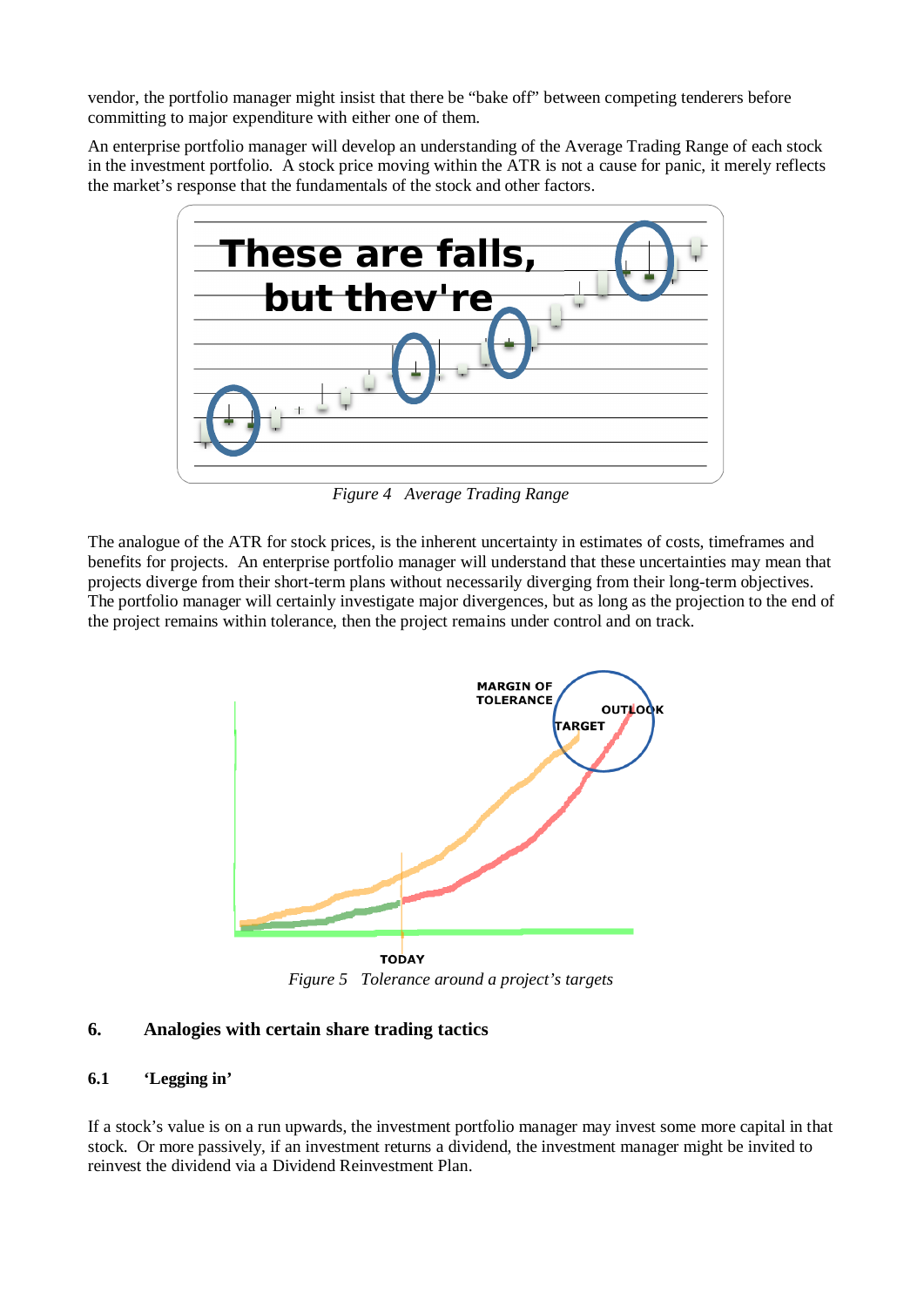If an enterprise project portfolio manager saw that a project was proceeding ahead of plan, it may be possible to deliver greater benefits with the addition of more funding. While a project can be accelerated, throwing more people at a project usually doesn't work in the short-term. Alternatively, if a project returns a saving in one stage (comes in under budget), the portfolio manager might be invited to expand the scope of the project.

In either case, the portfolio manager should consider all options for investing further capital, and choosing the option likely to provide the greatest return, rather than simply assuming that current good performance will continue.

#### **6.2 'Dollar cost averaging'**

If a stock price was falling, an investment manager with a long-term view might decide to purchase more of the stock, with a view that the overall average price of the stock held in the portfolio would be decreasing, so that the capital gain to be made when the stock eventually increased in value would also be increased. My view is that this 'strategy' is fundamentally flawed, and is not an effective use of available capital, since it clearly violates the primary rule of investment – preservation of capital. Further, if a particular market consumes invested capital time after time, it is probably the case that you probably don't know enough about the market and should exit that market for a time.

If a particular group brings in projects outside the enterprise portfolio managers tolerances time after time, the portfolio manager should step back and review the situation, and address the root causes of the problem, before entrusting that group with further capital. The portfolio manager also has an obligation to review operational performance regularly after project completion, and commission more initiatives and projects to improve performance, to at least the level set out in the programme or project business case.

#### **6.3 Active vs Passive Investors**

Some share investors with a long-term view take a passive approach to managing their investments. They reason that if the fundamentals of an investment are sound, then any paper loss incurred when a share's price declines will be made up when the stock regains its value. What these investors don't recognise is the opportunity cost of letting their capital sit idle until the market decides that the share price should return to previous levels.

An active share trader would liquidate an investment as soon as the market's signal was clear that the investment's value was declining. These investors would then seek more profitable uses for their capital. While they would incur additional transaction costs, they would be both abiding by the primary rule of investing – preserving their capital – while also seeking to add value to their capital.



*Figure 6 Passive Investment Management* 

An active enterprise portfolio manager would also notice when a project was projected to end outside tolerance. While there may be actions that could be taken to bring the project back within tolerance, there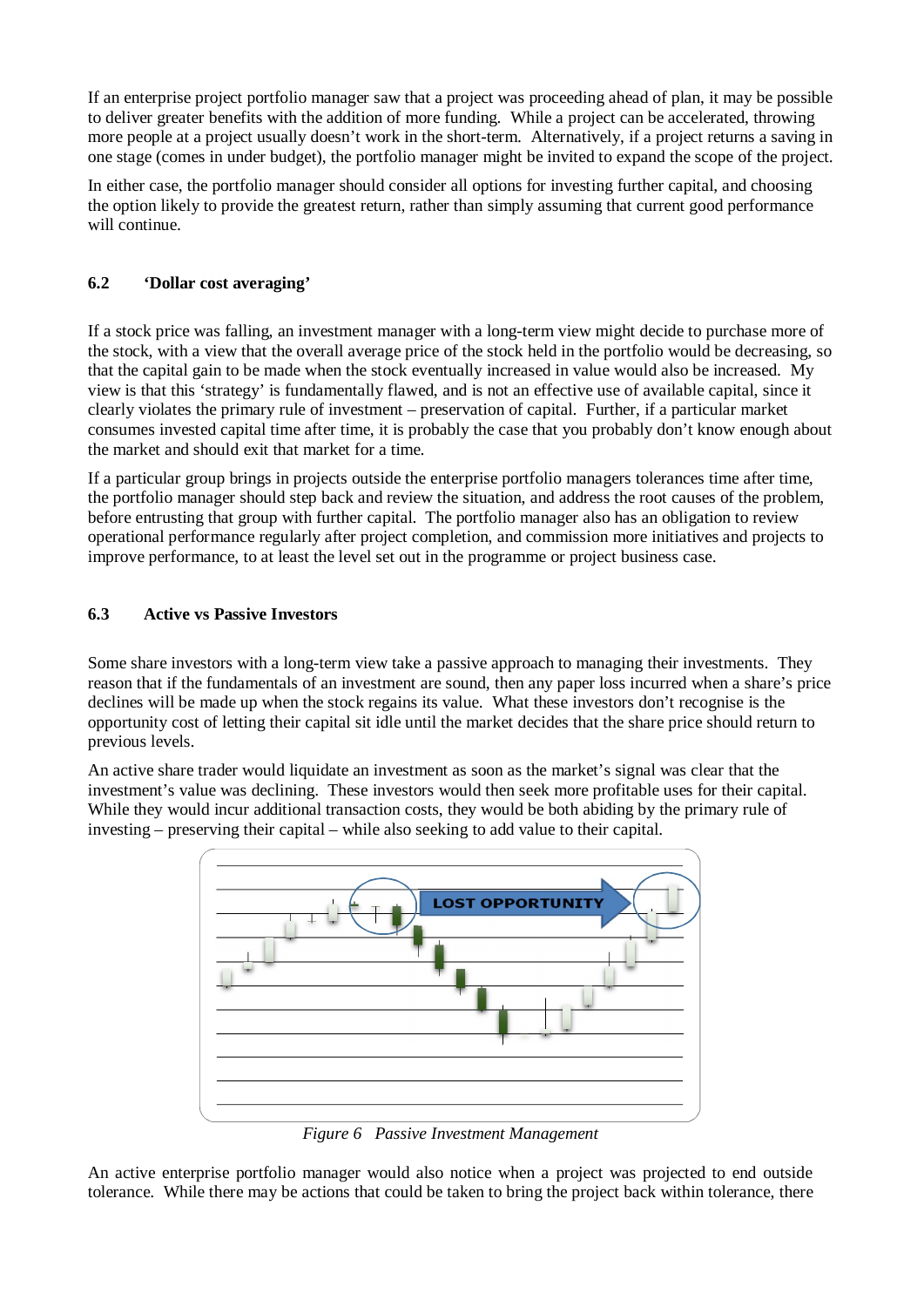is also the possibility that the breach of tolerance may be significant and irreparable. Where the cost to complete the project significantly outweighs the likely benefits of completion, the portfolio manager should consider terminating the project and applying the capital thus saved to more productive uses. The manager would regard the investment to date in the project as a sunk cost.



*Figure 7 Passive Project Management* 

#### **6.4 The 'Dead Cat Bounce'**

In a falling market, some investors may take a punt and buy a stock, in the belief that the fall has bottomed out. Their act of buying may temporarily force the price up. Other investors may mistake this 'dead cat bounce' as an indication that the market has turned and themselves purchase more of this stock, driving the price up further. If in fact the general market sentiment is that the stock's price hasn't yet reached bottom, the price may then continue downwards. An experienced investment portfolio manager would be very careful in purchasing at such a time, and would be prepared to exit again if the stock turned down again.



*Figure 8 The Dead Cat Bounce* 

Similarly, if a project goes off track, and with concerted effort is brought back on track, an experienced project portfolio manager would maintain a watching brief on that project, and perhaps impose some more stringent controls, such as tighter tolerances, to ensure early warning of any further deviations. A project that has gone off track should remain under scrutiny until it's completed.

# **7. Conclusion**

The fields of financial portfolio management and enterprise portfolio management have many similarities in both philosophy and approach. They are both characterised by many problems that are dilemmas arising from simultaneous commitment to incompatible goals. The tension between uncertainty at a micro level and desired certainty of eventual outcome at macro level is one of those enduring dilemmas which are never